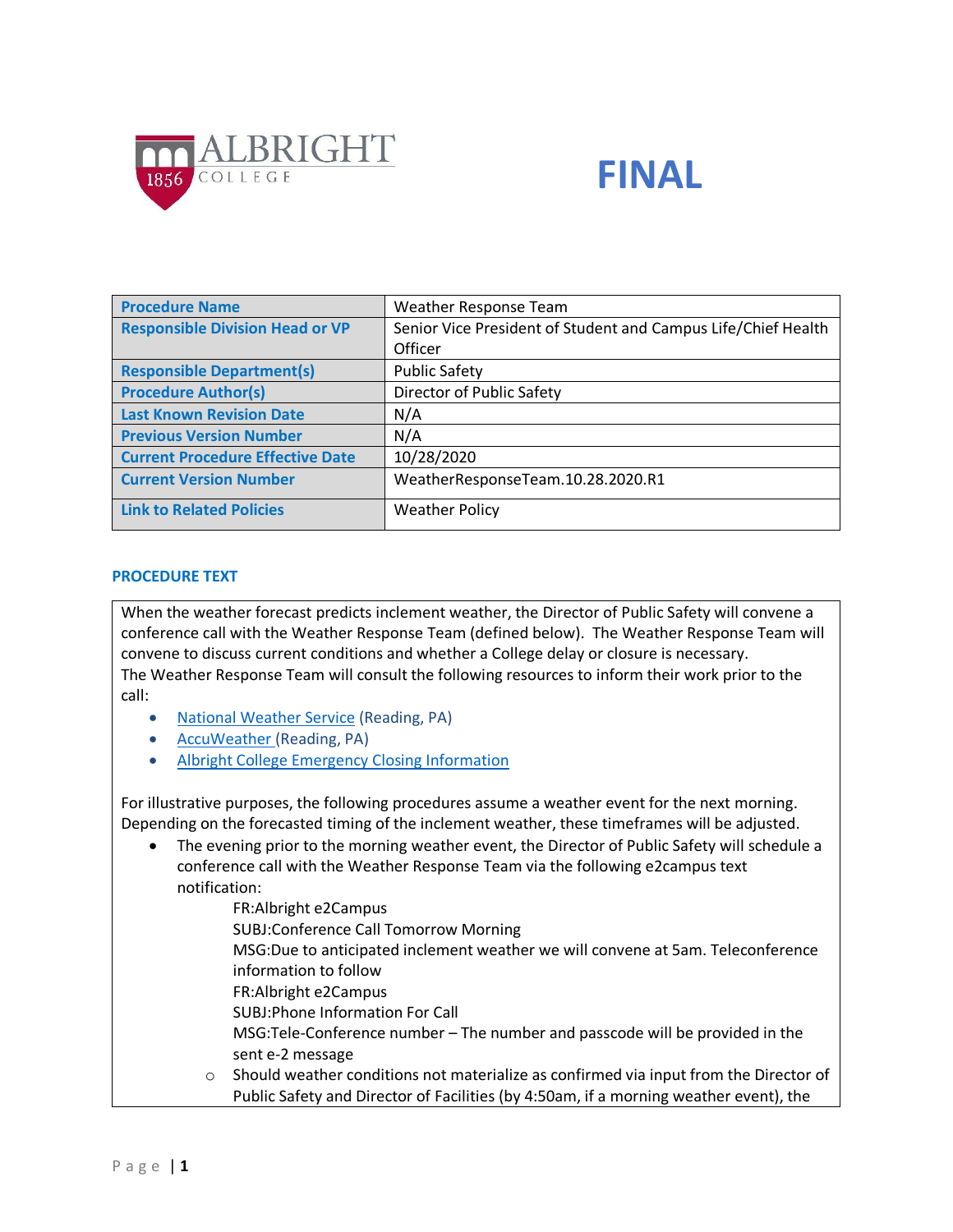Director of Public Safety will send a text message canceling the meeting via e2campus text notification.

- $\circ$  In the event of minor forecasts of snow that don't include ice in the forecast that negates the potential need for a delay a sub section of the Weather Response Team consisting of The Senior Vice President of Student and Campus Life, The Vice President of Communications, The Director of Public Safety, The Director of Facilities and The Assistant Director of Facilities will communicate regarding the forecast. Communication will entail any facility needs to address the potential inclement weather. The Director of Public Safety will initiate communication regarding the forecast, if the forecast changes and further precipitation is anticipated the Director of Public Safety will alert The Weather Response Team and schedule a conference call as needed.
- Timeframe The conference call will last for a maximum of 20 minutes with a decision coming at the end of the discussion and a confirmation with the President. This timing is important to ensure we can notify students, faculty, staff, and the broader campus community by 5:30am to allow everyone time to plan accordingly and ensure safety.
- Prepare Ahead Information The Weather Response Team is composed of the following individuals, who have responsibilities as assigned below. Each member will be responsible for gathering their information prior to the call so it can be shared, *briefly*, with the group. If weather is anticipated the next day, efforts will be made to schedule the call the evening prior to the weather event.
- Order of Updates During the conference call, each Weather Response Team member, in turn, will provide their *brief* update as described below as facilitated by the Director of Public Safety

| <b>Step</b>             | <b>Responsibility</b>                                            | Primary              | Back-up           |
|-------------------------|------------------------------------------------------------------|----------------------|-------------------|
| #                       |                                                                  | Position(s)          | <b>Position</b>   |
|                         |                                                                  | Responsible          | <b>Respons</b>    |
| $\mathbf{1}$            | Call convener and leader - will begin the teleconference with a  | Director of          | Assistant         |
|                         | roll call of attendees and then will provide insight into campus | <b>Public Safety</b> | <b>Director</b>   |
|                         | and road conditions. Local and regional road conditions will be  |                      | Public Sa         |
|                         | gathered from on duty staff assessment and use of news           |                      |                   |
|                         | services traffic cameras and traffic flow monitors.              |                      |                   |
| $\mathbf{2}$            | Campus conditions update $-$ an update on the campus             | Director of          |                   |
|                         | conditions and expectations as well as an update on the          | <b>Facilities</b>    | Assistant         |
|                         | weather and regional road conditions; will also outline the      | Services &           | <b>Facilities</b> |
|                         | Facilities departments approach and current status to address    | Operations           | <b>Director</b>   |
|                         | campus conditions.                                               |                      |                   |
| $\overline{\mathbf{3}}$ | Academic Affairs - to provide insight into academic programs     | Provost and SVP      | <b>TBD</b>        |
|                         | including what course schedules and events we need to pay        | of Academic          |                   |
|                         | attention to, for example: what classes, exams and/or events     | Affairs              |                   |
|                         | would be impacted, what are library hours during the weather     |                      |                   |

## **Weather Response Team Conference Call Procedures**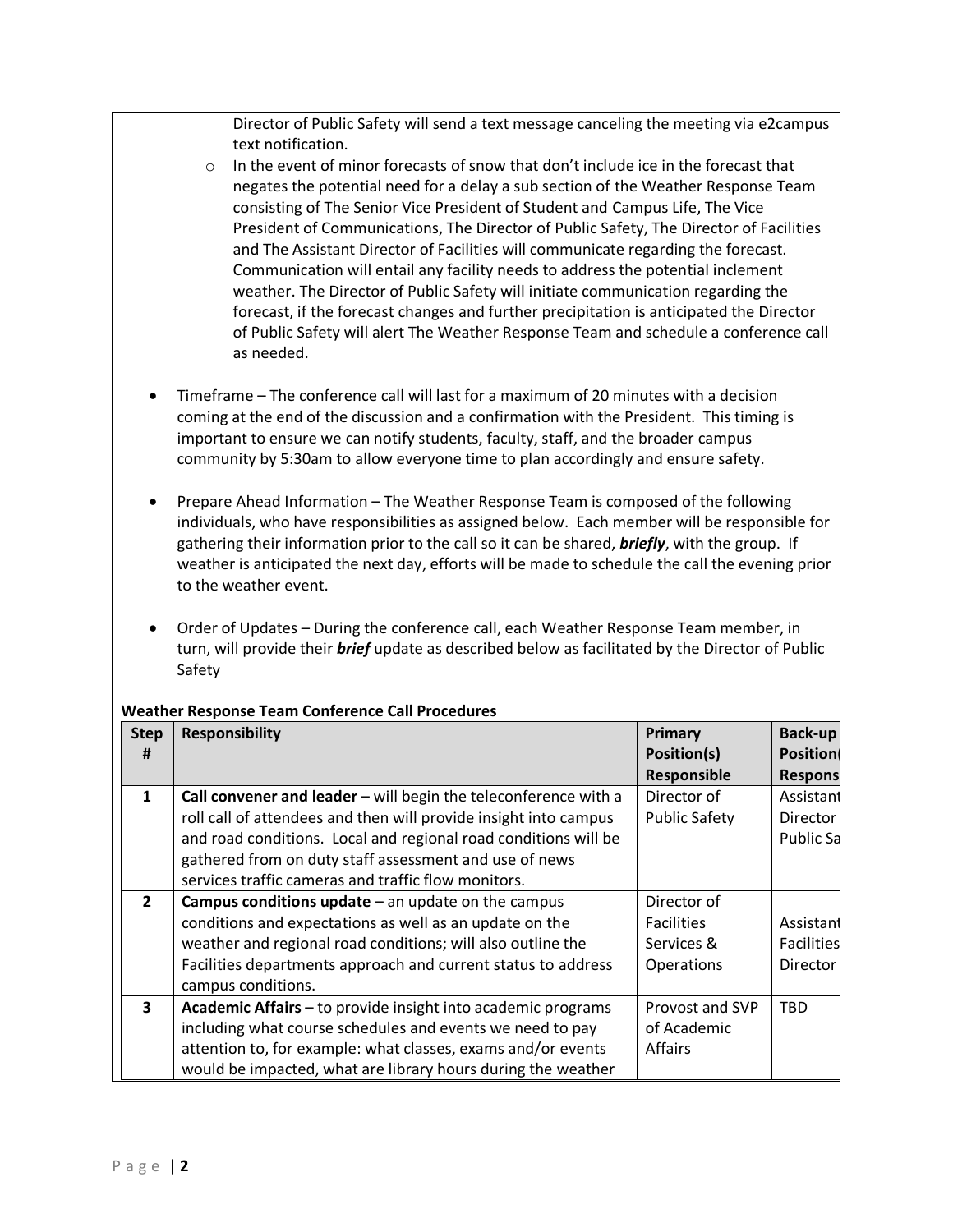|                | event, and an update on input from other higher education                                      |                          |                          |
|----------------|------------------------------------------------------------------------------------------------|--------------------------|--------------------------|
|                | institutions are doing in the area.                                                            |                          |                          |
| $***$          | School for Professional Studies (SPS) - to provide insight into                                | Dean of the              | Assistant Dean           |
|                | SPS academic programs including what course schedules and                                      | School of                | of the School of         |
|                | events we need to pay attention to and may be impacted by the                                  | Professional             | Professional             |
|                | weather event.                                                                                 | Studies **               | Studies**                |
|                |                                                                                                |                          |                          |
|                | **NOTE** The SPS representative does not participate in early                                  |                          |                          |
|                | morning calls and will be consulted by the Director of Public                                  |                          |                          |
|                | Safety in the early afternoon to help develop a recommendation                                 |                          |                          |
|                | for SPS sites, as necessary depending on the weather event.                                    |                          |                          |
| 4              | Student & Campus Life - to provide insight into student and                                    | SVP of Student           | Dean of                  |
|                | campus life issues, health issues, dining hours and service level                              | and Campus Life          | Students, and            |
|                | and Schumo fitness facilities.                                                                 | and Chief Health         | Title IX                 |
|                |                                                                                                | Officer                  | Coordinator              |
| 5              | Athletics - to provide insight regarding scheduled athletic<br>events and athletic facilities. | Assistant                | <b>Athletic Director</b> |
|                |                                                                                                | <b>Athletic Director</b> | & Head<br>Women's        |
|                |                                                                                                |                          | Basketball               |
|                |                                                                                                |                          | Coach                    |
|                |                                                                                                |                          |                          |
|                |                                                                                                |                          | <b>Athletic Director</b> |
|                |                                                                                                |                          | & Head Men's             |
|                |                                                                                                |                          | Basketball               |
|                |                                                                                                |                          | Coach                    |
| 6              | Camps & Conferences and Admission Events - to provide                                          | Director of              | <b>TBD</b>               |
|                | insight regarding scheduled Camps and Conference events and                                    | Camp &                   |                          |
|                | <b>Admission events</b>                                                                        | Conferences              |                          |
| $\overline{7}$ | Risk Management - perspective regarding facilities and risk                                    | VP for Finance           | AVP&                     |
|                | management during the weather event                                                            | and Strategic            | Controller               |
|                |                                                                                                | Partnerships             |                          |
| 8              | <b>Communications</b> - responsible for campus-wide email,                                     | VP for                   | Director of              |
|                | e2campus notification, notifying local news organizations, and                                 | Communications           | Communications           |
|                | posting to the web and social media. This email and website                                    |                          |                          |
|                | information includes when the school opens, as well as dining                                  |                          |                          |
|                | hall, athletics facilities, and library hours. A notification banner                           |                          |                          |
|                | will also be added to the homepage, which will later be                                        |                          |                          |
|                | removed at the appropriate time.                                                               |                          |                          |
| 9              | Discussions and Decision-making authority - Following                                          | SVP for Student          | Provost and SVP          |
|                | completion of these updates, a recommendation will be made                                     | and Campus Life          | of Academic              |
|                | from the group regarding a potential College Delay or College                                  | and Chief Health         | Affairs                  |
|                | Closure. Based upon the information shared by each person                                      | Officer                  |                          |
|                | during this conference call a recommendation will be made by                                   |                          |                          |
|                | this group; the SVP of Student and Campus Life will call the                                   |                          |                          |
|                | President to notify her of the recommendation of the group.                                    |                          |                          |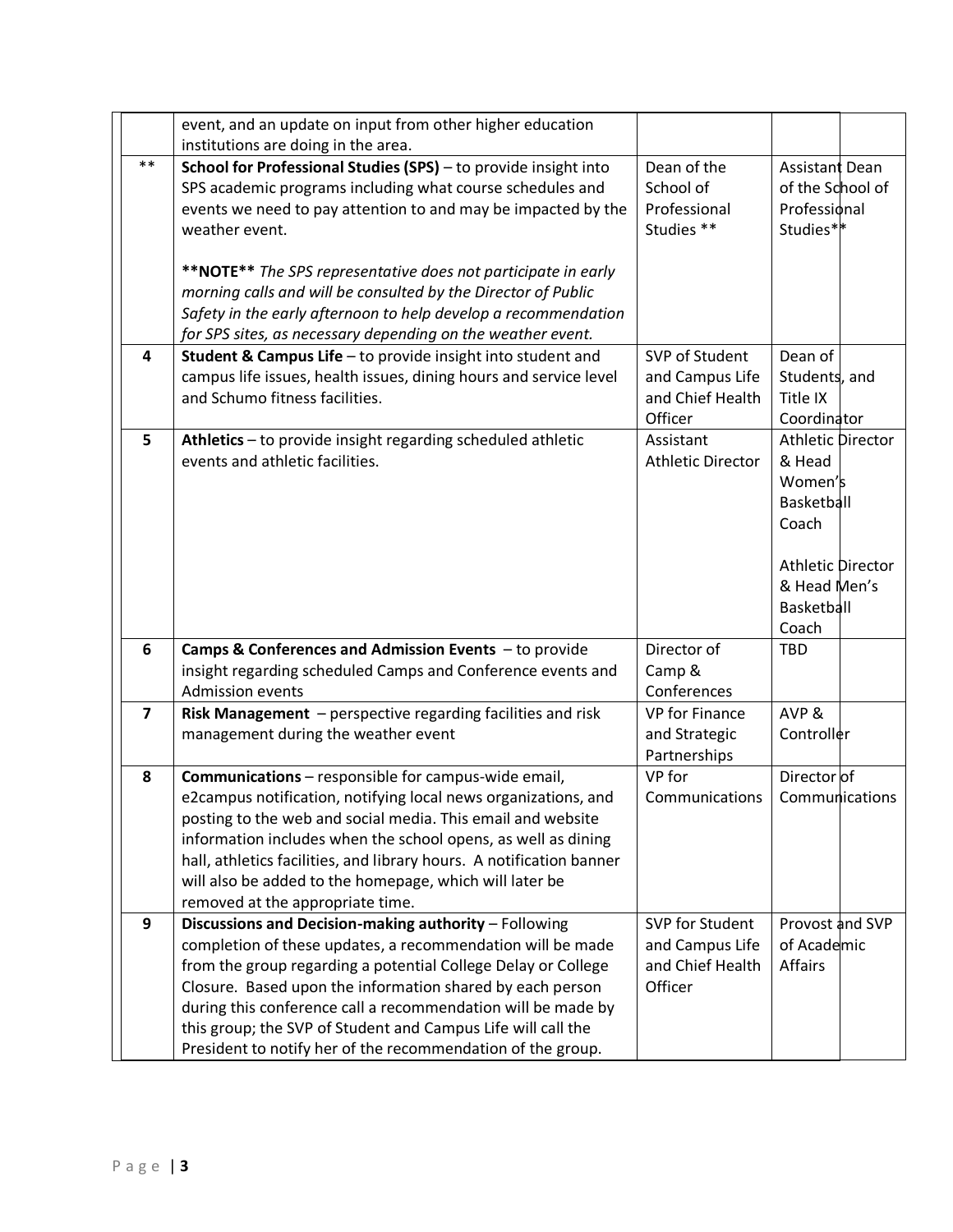| 10 | Next Weather Response Team Meeting - a decision will be                                              | Director of                 | Assistant            |
|----|------------------------------------------------------------------------------------------------------|-----------------------------|----------------------|
|    | made about when, or if, the group should reconvene again (for<br><b>Public Safety</b><br>Director of |                             |                      |
|    | example: a multi-day weather event).                                                                 |                             | <b>Public Safety</b> |
| 11 | Call to the President - Following a maximum 20-minute                                                | SVP for Student             | Provost and SVP      |
|    | discussion of the group, a call to the President will be made to                                     | and Campus Life             | of Academic          |
|    | allow adequate time for appropriate communications to                                                | and Chief Health<br>Affairs |                      |
|    | campus.                                                                                              | Officer                     |                      |
|    |                                                                                                      |                             |                      |
| 12 | Confirmation to Weather Response Team - following the call                                           | SVP Student and             | Provost and SVP      |
|    | to the President, SVP of Student and Campus Life will: confirm                                       | Campus Life and             | of Academic          |
|    | (or communicate an adjustment to) the decision discussed                                             | <b>Chief Health</b>         | Affairs              |
|    | during the conference call via a follow-up group text message to                                     | Officer                     |                      |
|    | the Weather Response Team and the VP of Communications                                               |                             | VP of                |
|    | will send an update email to Cabinet                                                                 | VP of                       | Communications       |
|    | Communications                                                                                       |                             |                      |
|    | The VP of Communications will initiate communications to the                                         | VP of                       | VP of                |
|    | campus via the methods described later in these procedures.                                          | Communications              | Communications       |
|    | After the weather event has concluded, the Director of                                               | Director of                 | Assistant            |
|    | Facilities, or designee, will consult with the Director of Public                                    | Facilities, or              | Director of          |
|    | Safety to determine the applicable start and end times for the                                       | designee                    | <b>Facilities</b>    |
|    | weather event which warrant premium pay to the essential                                             |                             |                      |
|    | weather personnel and email those hours to                                                           |                             |                      |
|    | HRIS@albright.edu, Payroll@albright.edu, and the Directors of                                        |                             |                      |
|    | the Essential Weather Departments.                                                                   |                             |                      |

## **Weather Event Communications—**

- The Communications division will initiate communication for any inclement weather schedule modifications via the following methods:
- **e2Campus text message:** A brief text message from the emergency text messaging system e2Campus will provide status updates. Sign up or login [here,](https://alb.omnilert.net/subscriber.php) and keep your cell phone on.
- **Albright website:** Top-level information is posted on the home page; more detailed info is at <https://www.albright.edu/emergency-closing-information/>
- **College e-mail**
- Information is also posted to Facebook and Twitter as it becomes available.
- Information may be sent to external media outlets

# **See below for the following examples of:**

- Late Opening
- Closed/Cancelled
- Closing Early
- No Delay/Cancellation **\*\*Note\*\*** *This communication will only be used when local school districts are on a delay to avoid any confusion within our campus community*